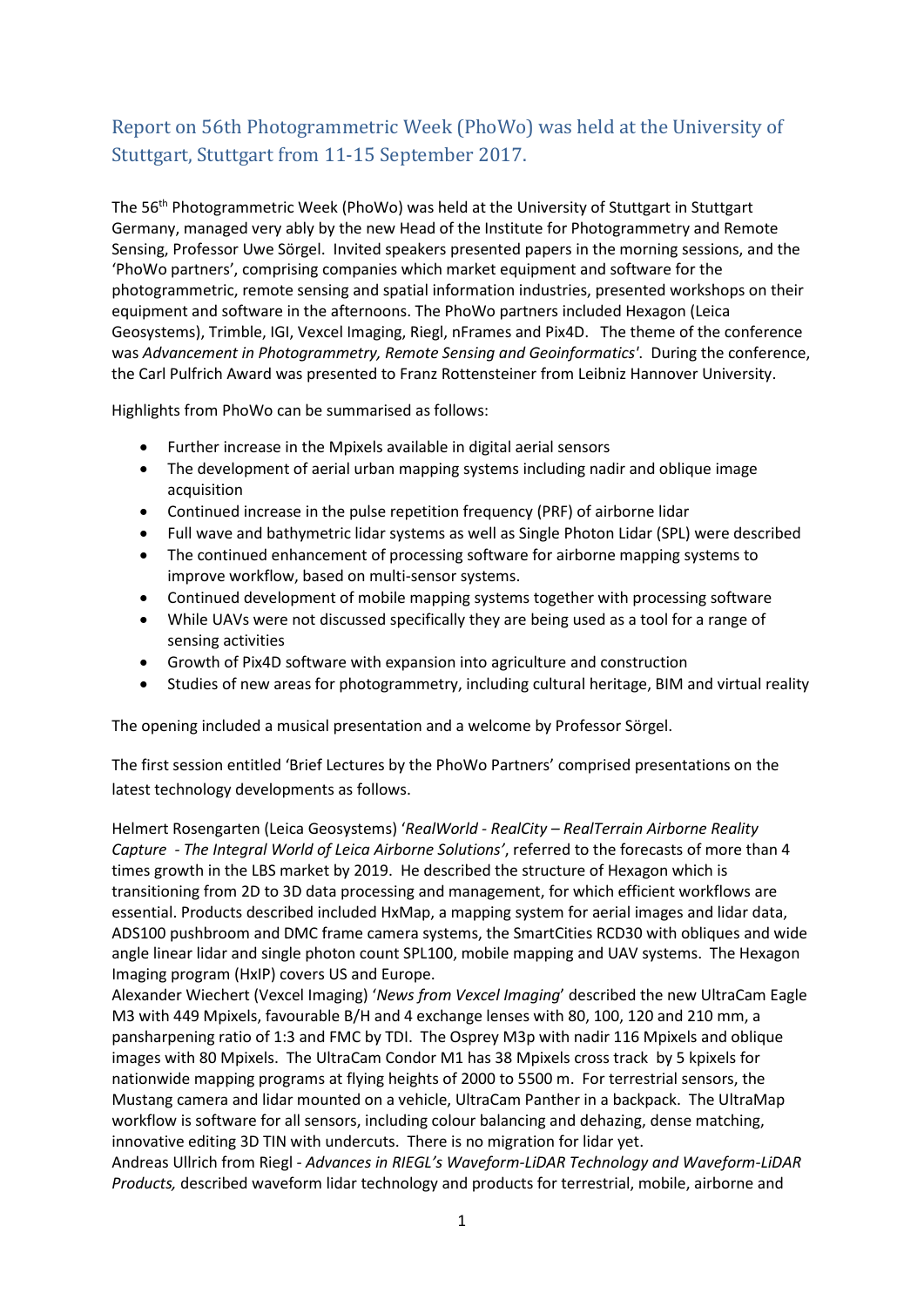UAS lidar systems. Full waveform processing is based on Gaussian decomposition and provides better analysis on lidar returns.

Philipp Grimm, IGI, Kreuztal, *Germany News from IGI;* IGI is celebrating its 40<sup>th</sup> anniversary. Past projects were reviewed as well as current corporate partners such as Open Skies. Imaging systems include DigiCam and DigiTherm; IGIvisu provides viewing of data during capture; AEROcontrol Compact is suitable for all levels of flights and all platforms; UrbanMapper includes large format camera + oblique (4x100 Mpix), RGB and RGBI; mission planning and aircraft guidance can be undertaken by CCNS-5; UM image is available for processing workflows. Miranda94 image generator radar sensor with 1.5cm resolution.

Ronald Bisio, Trimble, Stuttgart, Germany, *News from Trimble*, reviewed products including new developments. He highlighted agriculture applications using UAV to identify problems using eCongnition, such as for crops, trees, oil palm trees.

Konrad Wenzel, nFrames, Stuttgart, Germany, *Large Scale Airborne City Capturing - Challenges and Opportunities*, operates SURE software with significant number of partners to produce true orthophotos. Cities captured with 80% forward overlap and 60% sidelap or 80% for high buildings as well as obliques.

Martin Rehak, Pix4D, Lausanne, Switzerland, *Photogrammetric Innovations for Industry Applications*. Pix4D has 100+ employees. They have processed 160,000 projects and have 170 resellers. Pix4D versions are available for agriculture and BIM. Outputs include classified point clouds, vectorized plans. A crane camera uses Pix4D for processing to monitor construction.

#### 1st Topic: "Sensors"

### Michele Crosetto, CTTC, Castelldefels, Spain, *Deformation Monitoring by Means of Groundbased and Satellite SAR.*

SAR interferometry and PS Interferometry were introduced. Sentinel 1 dual pass interferometry is available. Phase differences depend on effects due to movement, atmosphere, residual topographic effects and noise which must be small. 2 images can detect displacements of from mm to dm, but to achieve higher accuracy it is necessary to use multiple images to estimate atmospheric and residual topographic effects. Phase difference is bound by estimation of phases within  $\pm \pi$ , which is determined by phase unwrapping. Deformation is observed along the line-of-sight (LOS). Also, there is a difference in sensitivity of phase with respect to the topography and base line (movement). Examples were given using TerrSAR-X which has high resolution and thus more points can be measured. Thermal dilation maps were produced by detecting changes in elevations of roads due to temperature measured as mm/C°. There are several SAR missions planned in future that will lead to consolidation of methods. Ground based SAR exploits phase without the topographic component. This technology gives limited coverage with measurements made every few days. An example showed 45 days observations every ½ hour revealing 9 cm displacements. Real aperture radar was also described.

### Andreas Reigber, German Aerospace Center (DLR), Oberpfaffenhofen, Germany, *DLR's Airborne F-SAR System.*

The airborne SAR systems which have high S/N, are flexible experimental platforms with 5 resolutions down to 0.25 m, polarimetric capability, with X, C/S, L and P bands. They have been used for experimental real-time monitoring of traffic. Comparison with lidar showed 10-20 cm noise levels. PolInSAR is being used for forest heights and biomass measurement. 3D tomography requires 5-20 parallel flights. Circular SAR imaging provides very high resolution of ¼ wavelength for continuous monitoring. Polarimetric P band reveals penetration of up to 570 m under ice layers since lower layers are very dry; it is possible to see down to 2 to 3 km under the ice. Fully polarimetric Holographic SAR is derived from multi-circular SAR. Recent campaigns were described including Arctic ice areas revealing many patterns not visible in optical images. AfricaSAR is a program for Africa. Huge corner reflectors are required for P Band SAR. Recent developments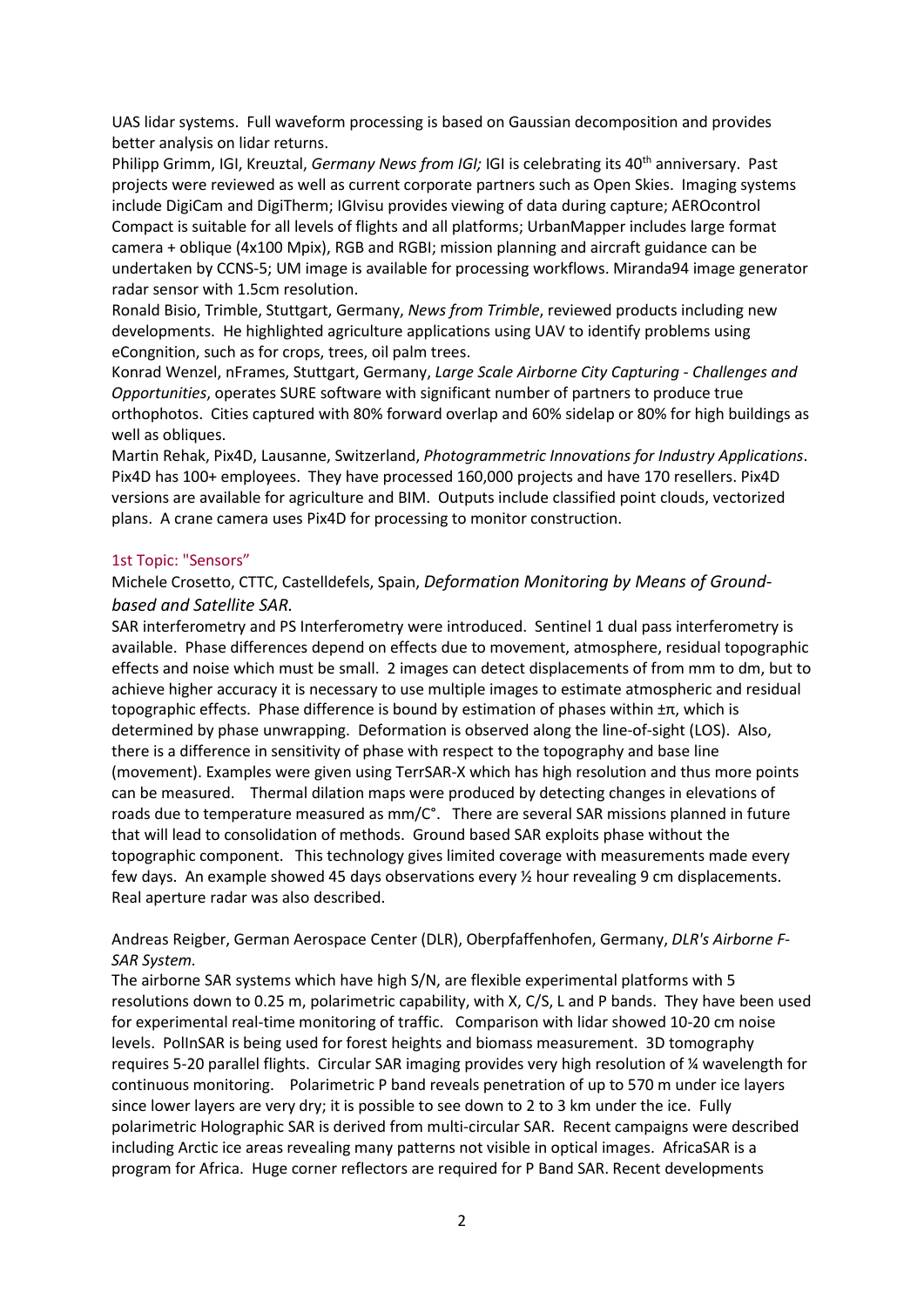include Digital Beam Forming (DBF) extension leading to better accuracy in radiometry. Their new system has 12 channels at 2GHz, 8 cm spatial resolution, 8.5 Gbytes/s data rates and Ka band with higher frequency than X band.

# Boris Jutzi, Karlsruhe Institute of Technology, Germany, *Less Photons for more LiDAR? A Review from Multi-Photon-Detection to Single-Photon-Detection*.

Conventional (multi-photo or linear) lidar provide a small FOV, eg at 1000 m flying height the FOV is about 0.5 km. For single photo lidar (SPL) the flying height can be 10 km with much higher FOV. Conventional lidar uses time-of-flight ranging, while SPL measures a single photon which results in more noisy pico second measurements. The speaker compared the significant differences in attributes between conventional lidar, with Geiger systems and SPL. For example, Geiger transmits at 1064 nm while SPL at 532 nm which means the latter is suitable for bathymetric operations. The footprint of Geiger lidar is 0.035 mrad, while for SPL it is 0.2 mrad. Geiger tends to collect a DSM while SPL can penetrate the vegetation. Both have about the same PRF. Ranging accuracy needs further investigations.

# Ralf Reulke, German Aerospace Center (DLR), Berlin, Germany, *Hyperspectral Systems: Recent Developments and Low Cost Sensors.*

Hyperspectral systems are based on layers of spectral responses and can lead to accurate classifications. There is a trade-off between spatial and spectral resolutions. While there has been significant growth in hyperspectral systems, there is a lack of expertise to work with the data. New developments in hyperspectral systems were described including ENMap, DESIS and DLR-OS, while detector technologies were also described. He listed the cost issues of hyperspectral sensing and some current systems in space.

# "Cultural Heritage"

Chance Coughenour, Google, London, UK, *Preservation with Google Arts & Culture*. He described some processing being used for documenting culture heritage. A Google digital high resolution camera is available and can be sent anywhere for recording culture heritage items. Google museum and street view is available in various locations. He is cooperating with other units in Google to improve the recording of heritage sites. There are many products being produced to significantly improve documentation of heritage sites using the resources of Google.

# 2nd Topic: "Autonomous Driving and Photogrammetry"

### Martin Haueis, Daimler, Sindelfingen, Germany, *Mapping the World - Vehicle Localization for Autonomous Driving*

Some of the topics discussed were motivation, map content, algorithms and challenges. Map quality is demanding, since 10 cm accuracy is required for features. There are many factors for map content and navigation requirements affecting autonomous driving, including dates, behaviour, landmarks, objects on roads, lanes, navigation and connectivity. Mapping of roads today include GNSS, cameras and lidar. Navigation by GNSS alone is inadequate, since local information is required for navigation. Advanced sensor fusion is required to merge with environmental data with GNSS data, also involving deep learning. Goal: high level of classified feature maps can be stored for fleet of cars as OEM. Every car should be able to contribute to map updates in the future.

Stephan Hinz, Karlsruhe Institute of Technology, Germany, *Visual SLAM with Multi-Fisheye Camera Systems.*

The task is designed a prototype for monitoring the construction of a tunnel in Munich, based on augmented reality. 3 fisheye cameras are placed on the helmet of a worker for viewing the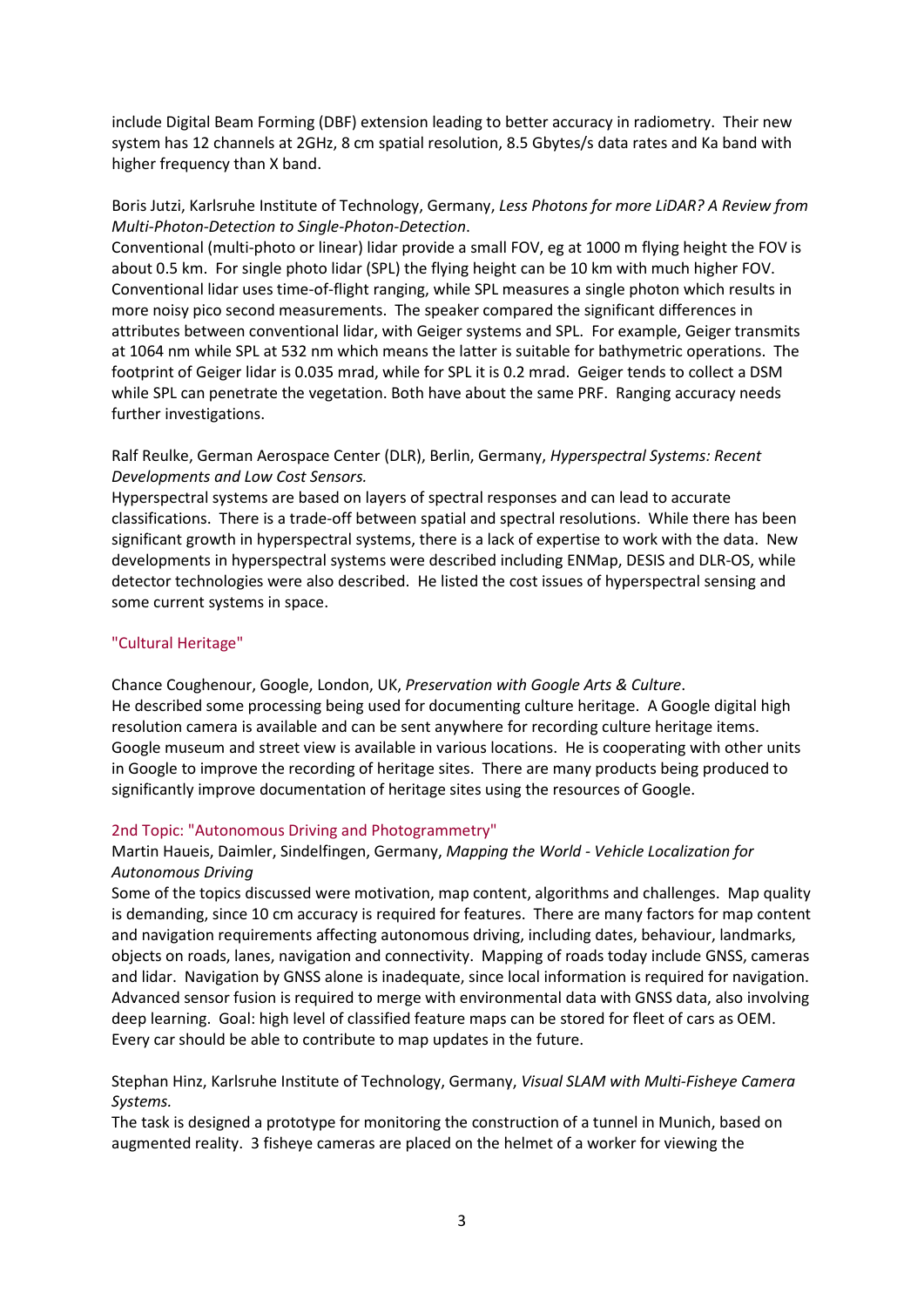construction. The cameras provide complete coverage; robust estimation of calibration is required. Accuracy achieved is 0.4 to 1.5 cm and 0.35 to 2.6 mrad for rotations. Fisheye stereo does not work. Initialisation of the system with no control points achieves virtual 3D. Parallel processing is required for real time matching on the GPU for on-line outputs. Egomotion is an extension of SALM algorithm, which applies weighting to points, and tests on radiometry. A demo was shown of tracking through a building with results of the order of cm for multiple fisheye cameras.

Thomas Luhmann, Jade University of Applied Sciences Oldenburg, Germany, Dense *Point Clouds from Combined Nadir and Oblique Imagery by Object-based Semi-global Multi-image Matching*, The purpose is to operate SGM for multiple views, applied in object space, which is intended for complex 3D reconstruction tasks. Advantages of the method are robust results, good modelling, high resolution and good performance. This involves changing the cost functions for SGM into object space. Results are with ½ pixel accuracy. Tests were made on aerial images with 10 cm GSD where 1σ accuracy is of the order of 1 pixel. The method provides better geometry from multiple images and hence facades are visible. Tests were also undertaken on the ISPRS dataset. Good complete results were obtained with obliques which are comparable with results of SURE.

## Torsten Sattler, ETH Zürich, Switzerland, *Out with the Old? Convolutional Neural Networks for Feature Matching and Visual Localization*.

The presentation provided comparisons for some tasks based on classical methods and using CNN. The first was pose determination which revealed that there was insufficient training data. Pose estimation is well understood so there is not enough reason to apply deep learning. For feature detection, the analyssis attempted to determine the properties for a good feature detector which would involve intensity regions that are suitable for matching. Then the model must be trained. They compared learning with hand crafted descriptors such as SIFT for 3 cases. CNN proved to be worse. Regarding the application of deep learning, the suggestion is to hold off replacing everything with CNN (for now). Use CNN when the current methods do not work, or methods are not prepared adequately, are task specific, and have enough training data; in any case, compare the results against simple baselines.

# Franz Rottensteiner, Univ. Hannover, Germany, *Which Data Do We Need for Training? Domain Adaption and Learning Under Label Noise*

Training often has to be generated manually, so the problem is how to reduce the efforts in developing training data. The process is domain adaptation, based on source selection. Maps can be used to learn, but they include noise. The domain includes feature space and distribution; the task is to label the space using a prediction function. The approach is for instance transfer. Can we use positive and negative training data set with samples from other sources? The process iteratively adds and subtracts samples using logistic regression. An alternative approach is domain adaptation, using the most similar images, which determine domain distances or a synthetic source could be generated based on a combination of several sources. Results showed that supervised multi-sourced method gave best results by a small amount. Also exiting maps can be used with logistic regression and noise defined by a transition probability noise model and contextual classification, using conditional random field. Better results were obtained by this method to avoid manual training.

### Werner Bösemann, AICON 3D Systems, Braunschweig, Germany*, Industrial Photogrammetry for Applications in Automotive and Aerospace Industry*,

AICON was purchased by Hexagon. Industry 4.0 and effects on industrial metrology were described. The role of metrology is inspection, feedback, assisted assembly (MAA). Photogrammetry offers benefits, such as single points versus surfaces, low to high frequency, and short or long term durations. He demonstrated the relationship between photogrammetry and other methods of metrology. In manufacturing, the maximum errors are important, not necessarily the residual 5%.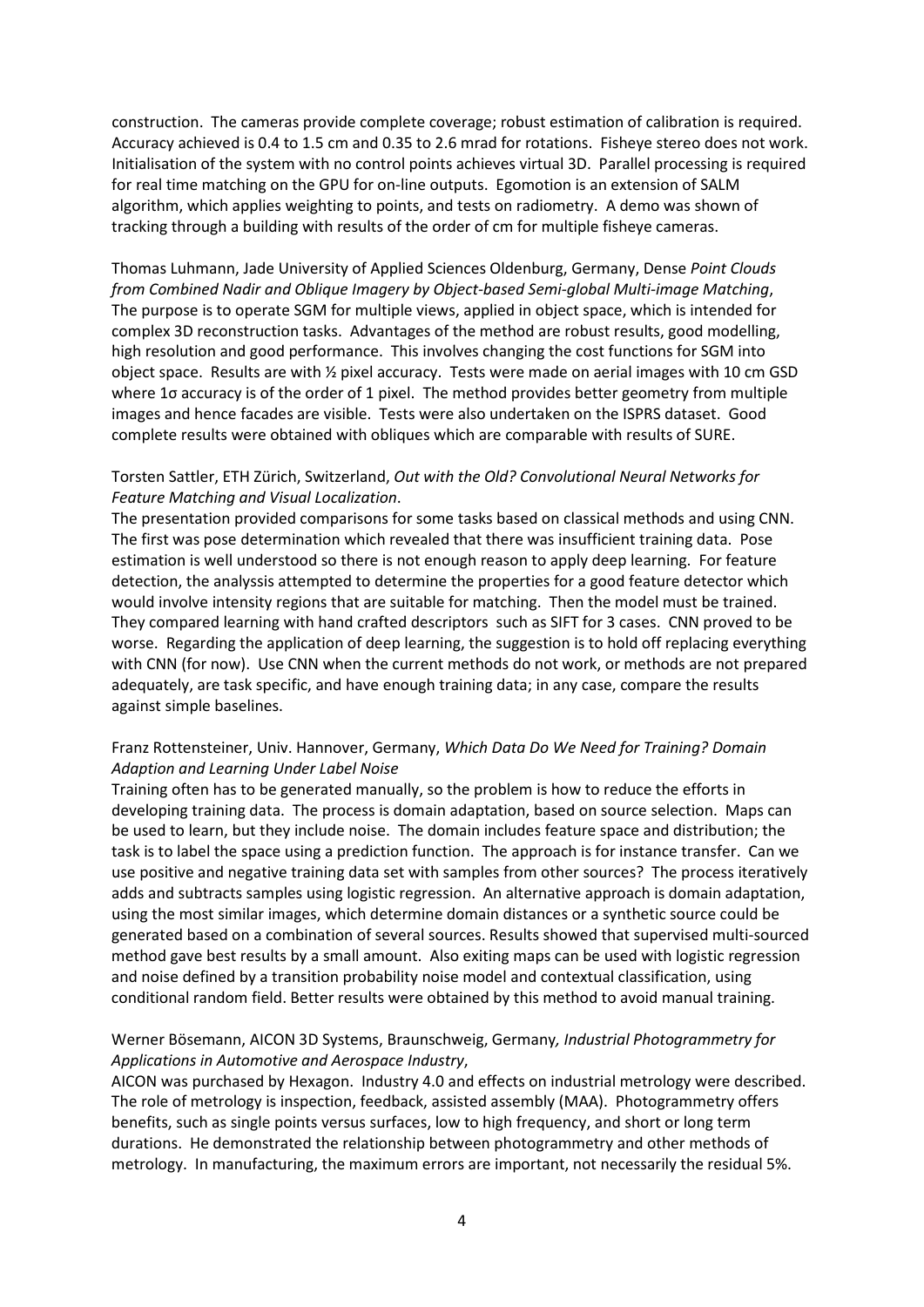Applications of photogrammetry included single cameras, multi-cameras, white light scans, motion analysis. Demonstrations were given of the measurement of helicopter cabin and doors under load. Real-time analysis is possible.

#### 3rd Topic: "Precision Farming and Remote Sensing"

Dimitris Paraforos, Institute of Agricultural Engineering, University of Hohenheim, Germany, *Precision Farming - Technology for highly efficient Production Systems*. In agriculture objects and the environment are unstructured, which compares with industry which is more structured. Agriculture is highly complex and dynamic in space and time. Many companies are involved in agriculture. The purposes of mechanisation are to achieve higher yields, increased labour productivity, lower production costs, sustainability, and improved working conditions. Automation affects costs and sustainability; automation in machine controls; automation in process control affects soils, crop profiles and modelling; automation in planning and decision support. Assistance can be provided in farm, crop, machine, and labour management. The speaker defined precision farming which includes actions, sustainability, and response to spatial and technical variability. It reduces decision uncertainty. Variations in characteristics of fields are analysed and procedures determined for site specific applications of fertilizer according to demand to overcome low yields. Sensor based crop management is needed. This may be done by equipment to detect data and analyse the data in real time. GNSS Switch can vary parts of sprayers. Robots use lidar to detect crop lines and apply fertilizer. Outlook is for precision farms, automation, smart farms.

Arno Ruckelshausen, University of Applied Sciences Osnabrück, Germany, *Imaging Sensor Systems - Key Technology for Innovative and Sustainable Agricultural Systems*.

Various sensors are available for agriculture, non-imaging and imaging and sensors for different wavelengths, and combinations of imaging and lidar. Hyperspectral analysis for 'on the go' real time analysis of plants. The future will be individual crop farming and remote farming. Imaging is a key component.

Anja Klisch, Universität für Bodenkultur (BOKU) Wien, Austria, *The Arrival of a Game Changer: Sentinel-2 and Possible Applications for Vegetation Monitoring in Forestry and Agriculture*. Copernicus satellite systems will ensure data for about 20 years free of charge with global coverage every 5 days. 3 TB data will be collected from one satellite coverage of the earth in 1 year. Sentinel 2 is comparable to Landsat, but has 10 m and 20 m spatial resolution and swath of 290 km, so the resolution is superior to that of Landsat 8. PC analysis was displayed together with that of Sentinel 1 SAR data. 3 bands are available for correction parameters for the atmosphere. Sentinel 2 can be used for crop monitoring. BOKU has become a member of the EODC in Austria at €1000 per year. Examples were shown of use of the data.

Peter Krzystek, Department of Geoinformatics, University of Applied Sciences, Munich, Germany, *LiDAR-based 3D Mapping of Forests*.

Lidar is available for sampling forest parameters and characteristics. The task is to detect single trees. Airborne lidar flights were acquired with leaf on and leaf off, with 20 pts/m<sup>2</sup>, imagery with GSD of 20 m and TLS. Graph based algorithm for cluster data was used as a trained classified. They compared lidar extraction of forests with SGM derived DSM with significant differences and small gaps cannot be detected. Lidar based classification of conifers and deciduous trees can result in up to 80% overall accuracy. Classification by logistic regression based on a number of attributes. Dead trees were detected using 3D point cloud with accuracy about 90%. Fallen trees involved DTM filtering, segmentation using a shape descriptor and classification by CRF with an accuracy of about 80%. The best results are obtained with lidar and TLS.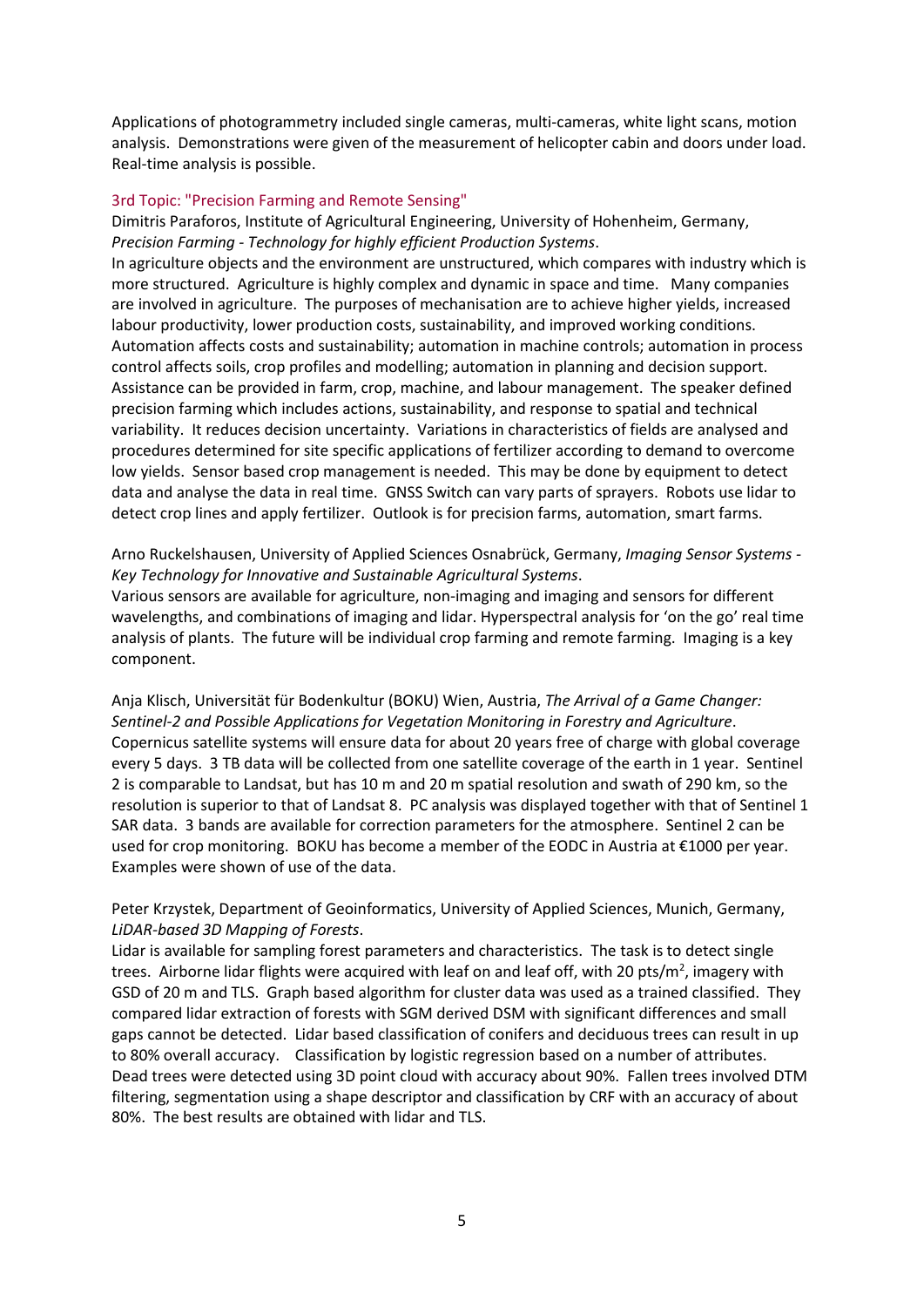Gottfried Mandlburger: University of Stuttgart, Germany, *Bathymetry from Active and Passive Airborne Remote Sensing - Looking Back and Ahead*.

Measuring water depth is dependent on turbidity. Examples were shown of very clear and turbid water. Bathymetry can be derived by passive sensors using radiometry and geometry and active sensors using laser scanning at 15° to 20° from vertical. IR laser is reflected by water surface and green laser is used to transmit through water, which is affected by absorption, scattering and refraction according to Snell's law. Bathymetry from radiometry requires calibration by field measurements. There is a colour to depth exponential decay due to water depth. The DFG research project on bathymetry will involve Improving the accuracy, reliability, density and completeness of DTM of the submerged topography via fusion of concurrently acquired image and lidar data.

Herbert Brockmann, German Federal Institute of Hydrology (BfG), Koblenz, Germany, *From Applied Research to Application - Remote Sensing Products for Waterway Management*. The BfG is responsible for river and coastal water. They need to understand the remote sensing technologies, standard products and additional products. 3D structure lines can be determined from point clouds. Recently they used a UAV with images and lidar. Technology available is PSInSAR using Sentinel data to determine spatial motion. Airborne InSAR is available for elevation determination which was compared for accuracy with airborne lidar. Differences of 25 cm were revealed, but an accuracy of the order of 15 cm is required. Flood lines need to be mapped with the product needed in 24 hours. Sentinel 2 data can be used to test forecasting water levels with an uncertainly of 5 cm in 30 days. Conditions of success are focussing on operational systems, inclusion of applied research and realisation of projects by considering fundamental issues.

#### 4th Topic: "BIM and GIS"

Andre Borrmann, TU Munich, Germany, BIM - *The Digitalization of the Construction Industry*. 2D plans are used for building construction. Various personnel are involved in planning a building. The life cycle of a building was displayed commencing with the design, preparation of the BIM, construction based on 4D/5D and ending with the demolition or renovation. BIM has special requirements to avoid conflict and errors. BIM displays 3D geometry, pre-defined construction of specific objects, linked with additional information, comprehensive digital representation, used for analysis and simulations, and it is object oriented. Hence, there is BIM based visualisation, energy analysis, quantity take-off for tendering, compliance checking, facilitates safety and access, coordination of planning, federated models approach, where each engineer maintains control of their area of responsibility, discipline models are merged from time to time. There are clear advantages for owners. There is wide implementation in USA with national guidelines. BIM has been implemented in UK since 2011 at various levels with level 2 implemented by 2016. Germany will require implementation of BIM by 2020. Photogrammetry is a bridge between the digital and physical worlds and completes the digital chain. Typical applications are, modelling, quantity takeoff, quality control, progress monitoring, capture of existing facilities. In summary, BIM improves efficiency, semantic rich 3D models, challenges in contracts and processes, while survey procedures are an excellent basis.

### Uwe Stilla, TU Munich, Germany, *Process Monitoring of Construction Sites by Photogrammetric Point Clouds and 4D Building Information Models (BIM)*.

The plan is to bring together GIS and BIM. GIS provides geometric surfaces, can be based typically on a standard such as CityGML which has 5 levels, and boundary surface based semantics. BIM is volume based, the standard is IFC (Industry Foundation Classes), there is one level of display and the semantics are the building levels. In order to investigate the application of photogrammetry for BIM, the construction of a building was recorded by photogrammetry every day with views from